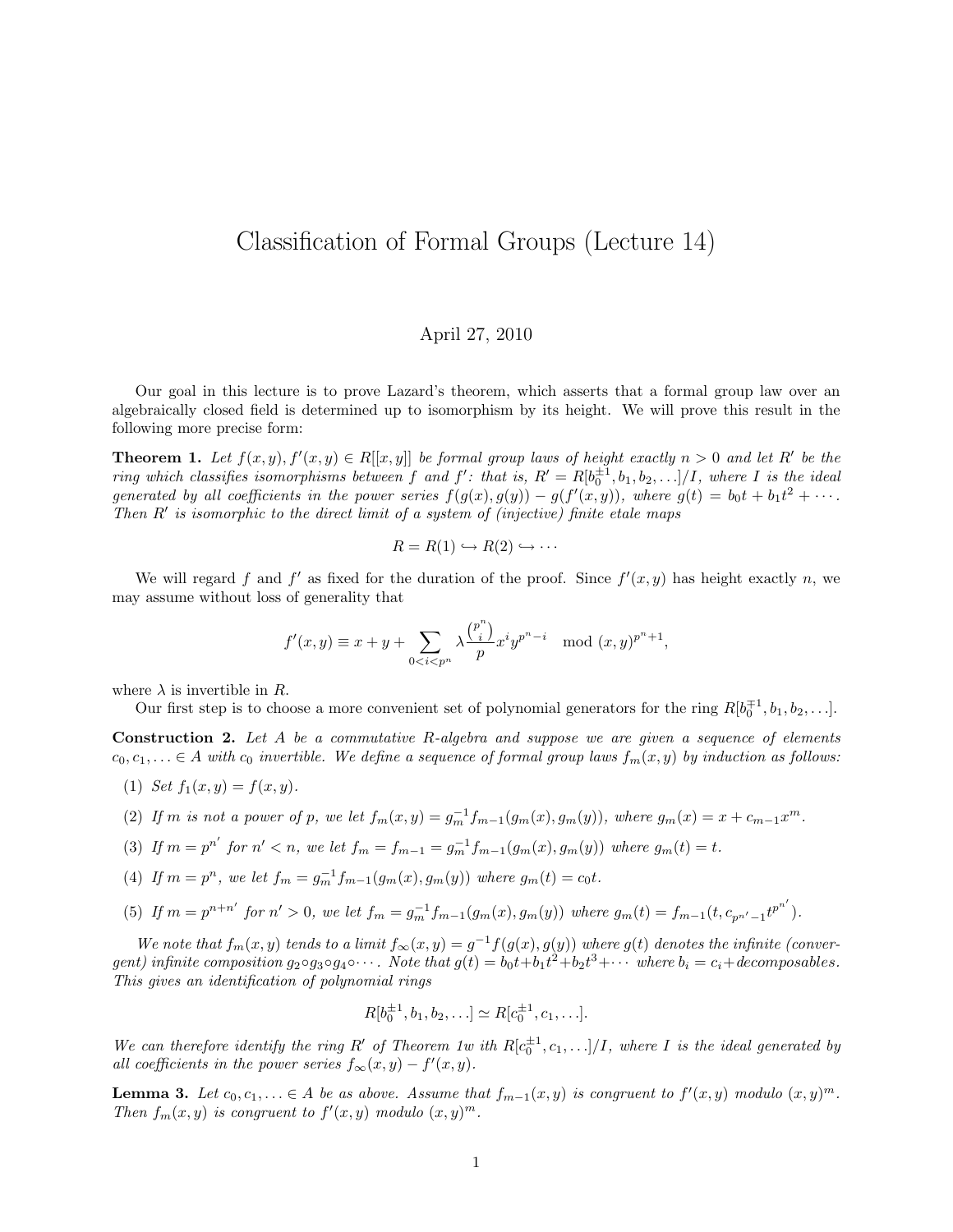*Proof.* In cases (1) through (3), we have  $g_m(t) \equiv t \mod t^m$  so it is clear that

$$
f_m(x, y) \equiv f_{m-1}(x, y) \equiv f'(x, y) \mod (x, y)^m.
$$

In case (4), we have  $f_{m-1}(x, y) \equiv x + y \mod (x, y)^m$  so that

$$
f_m(x, y) = c_0^{-1} f_{m-1}(c_0 x, c_0 y) \equiv x + y \mod (x, y)^m
$$

The tricky part is case (5).

The tricky part is case (5). Let  $m = p^{n+n'}$  for  $n' > 0$ , and let  $c = c_{p^{n'}-1}$ , so that  $g_m(t) = f_{m-1}(t, ct^{p^{n'}})$ . For any sequence of variables  $x_1, x_2, \ldots, x_a$ , we let  $f_{m-1}(x_1, x_2, \ldots, x_a) = f_{m-1}(x_1, f_{m-1}(x_2, \ldots, f_{m-1}(x_{a-1}, x_a)) \ldots)$ (this is unambiguous since  $f_{m-1}$  is a formal group law).

We have

$$
g_m f_m(x, y) = f_{m-1}(g_m(x), g_m(y)) = f_{m-1}(x, y, cx^{p^{n'}}, cy^{p^{n'}}).
$$

Let  $z = z(x, y)$  be such that  $cf_m(x, y)^{p^{n'}} = f_{m-1}(z, cx^{p^{n'}}, cy^{p^{n'}})$ , so that  $f_{m-1}(f_m(x, y), z) = f_{m-1}(x, y)$ . We prove the following by simultaneous induction on  $m' \leq m$ :

- (a) We have  $z \equiv 0 \mod ((x, y)^{m'})$ .
- (b) We have  $f_m(x, y) \equiv f_{m-1}(x, y) \equiv f'(x, y) \mod ((x, y)^{m'})$ .

These claims are obvious when  $m' = 1$ , and the implication  $(a) \Rightarrow (b)$  is clear. Assume that  $(a)$  and  $(b)$ hold for some integer  $m' < m$ . The inductive hypothesis gives  $f_{m-1}(z, cx^{p^{n'}}, cy^{p^{n'}}) \equiv z + f_{m-1}(cx^{p^{n'}}, cy^{p^{n'}})$ mod  $(x, y)^{m'+1}$ . Thus  $z \equiv cf_m(x, y)^{p^{n'}} - f_{m-1}(cx^{p^{n'}}, cy^{p^{n'}}) \mod (x, y)^{m'+1}$ . The inductive hypothesis gives  $f_m(x, y)^{p^{n'}} \equiv f_{m-1}(x, y)^{p^{n'}} \mod (x, y)^{p^{n'}m'}$ , so we get

$$
z \equiv cf_{m-1}(x,y)^{p^{n'}} - f_{m-1}(cx^{p^{n'}}, cy^{p^{n'}}) \mod (x,y)^{m'+1}
$$

By assumption, we have  $f_{m-1}(x, y) \equiv f'(x, y) \equiv x + y \mod (x, y)^{p^n}$ . It follows that

$$
cf_{m-1}(x,y)^{p^{n'}} - f_{m-1}(cx^{p^{n'}}, cy^{p^{n'}}) \equiv c(x+y)^{p^{n'}} - cx^{p^{n'}} - cy^{p^{n'}} \equiv 0 \mod (x,y)^{p^{n+n'}}.
$$

 $\Box$ 

Since  $m' + 1 \leq m = p^n$  $n+n'$ , we conclude that  $z \equiv 0 \mod (x, y)$ as desired.

We now return to the proof of Theorem 1. By Lemma 3, we have  $f_{\infty}(x, y) = f'(x, y)$  if and only if  $f_m(x,y) \equiv f'(x,y) \mod (x,y)^{m+1}$  for all m. Note that  $f_m(x,y)$  depends only on the parameters  $c_i$  where *i* belongs to the set  $S_m = \{i \leq m : i \neq p^k - 1\} \cup \{p^k - 1 : p^{n+k} \leq m\}$ .  $R(m)$  denote the quotient ring  $R[c_i]_{i \in S_m}/I(m)$  for  $m < p^n$ , and the quotient ring  $R[c_i, c_0^{-1}]_{i \in S_m}/I(m)$  for  $m \ge p^n$ , where  $I(m)$  is the ideal generated by the coefficients of  $x^i y^j$  in  $f_m(x, y) - f'(x, y)$  where  $i + j \leq m$ . Then R' is the colimit of the sequence

$$
R = R(1) \rightarrow R(2) \rightarrow R(3) \rightarrow \cdots
$$

To prove Theorem 1, it will suffice to show that each of the inclusions  $R(m-1) \to R(m)$  is a finite etale extension (which is injective). There are several cases to consider:

(a) Suppose that m is not a power of p. Then  $R(m) = R(m-1)[c_{m-1}]/J$ , where J is the ideal generated by coefficients of total degree m in the expression  $f_m(x, y) - f'(x, y)$ . Note that  $f_{m-1}(x, y) \equiv f'(x, y)$  $\mod (x, y)^m$ , so (by the lemma of the previous lecture) we can write

$$
f'(x, y) \equiv f_{m-1}(x, y) + \mu \sum_{0 < i < m} \frac{\binom{m}{i}}{d} x^i y^{m-i} \mod (x, y)^{m+1}
$$

where d is the greatest common divisor of the binomial coefficients  $\binom{m}{i}$ . Since m is not a power of p, the integer d is invertible in R. A simple calculation gives  $f_m(x,y) \equiv \hat{f}_{m-1}(x,y) + c_m(x^m + y^m - (x+y)^m)$ mod  $(x, y)^{m+1}$ . Thus  $f_m(x, y) \equiv f'(x, y)$  if and only if  $c_m = -\frac{\mu}{d}$ . It follows that  $R(m) \simeq R(m -$ 1) (that is, the coefficient  $c_m$  is uniquely determined by the requirement that  $f'(x, y) \equiv f_m(x, y)$ mod  $(x, y)^{m+1}$ .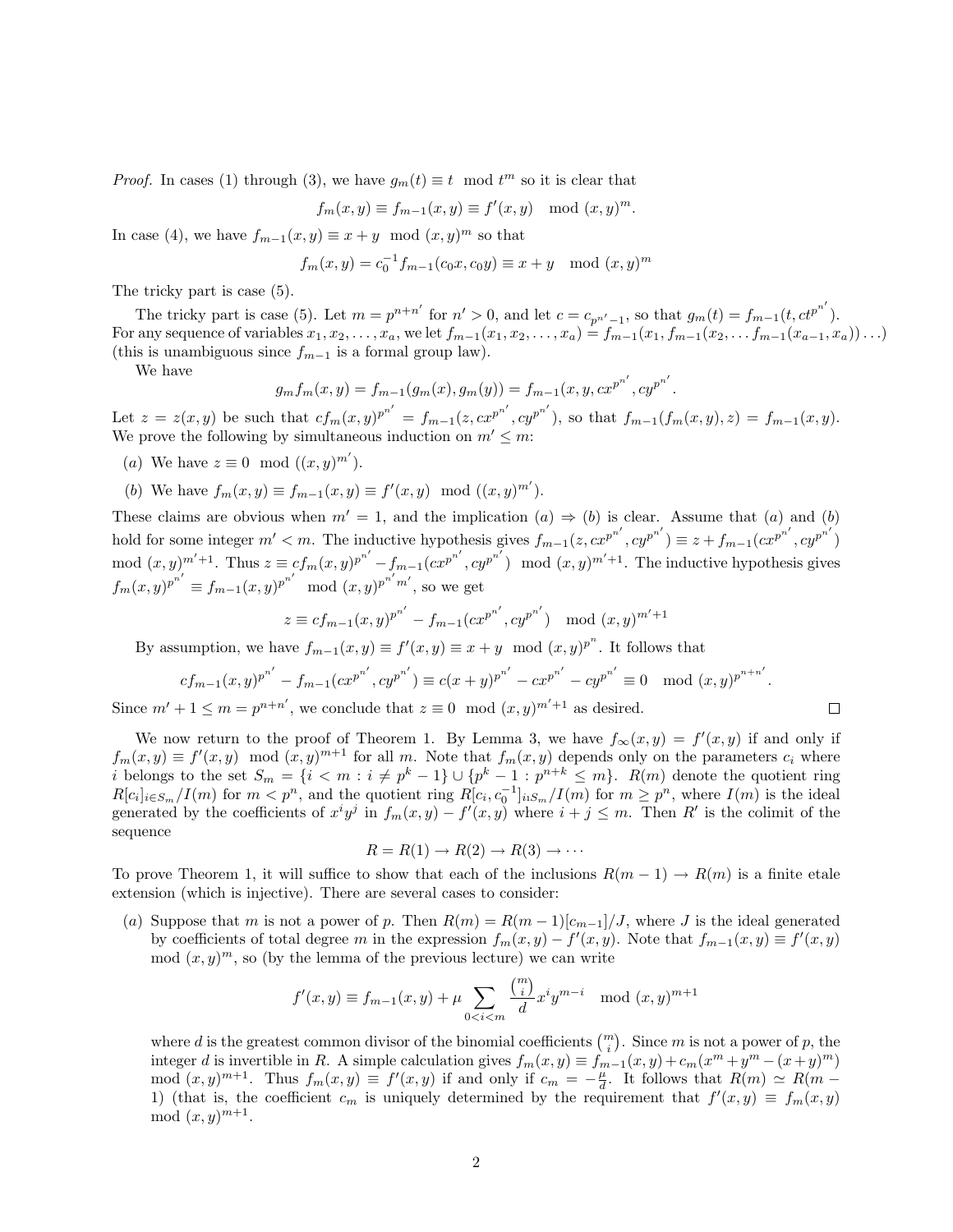- (b) Suppose that  $m = p^{n'}$ ,  $n' < n$ . Then  $R(m) = R(m-1)/J$ , where J is the ideal generated by coefficients of degree m in the difference  $f_m(x,y) - f'(x,y)$ . We have  $f_m(x,y) = f_{m-1}(x,y) \equiv$  $f'(x,y) \equiv x + y \mod (x,y)^{p^m}$ . It follows from the lemma of the last lecture that  $f_m(x,y)$  $x+y+\mu\sum_{0}\frac{\binom{p^{n'}}{i}}{p}x^{i}y^{m-i}$  for some uniquely determined constant  $\mu$ . Since  $f_m$  is isomorphic to f, it has height exactly n, and therefore  $\mu = 0$ . It follows that  $f_m(x, y) \equiv x + y \equiv f'(x, y) \mod (x, y)^{p^m + 1}$ , so that again  $R(m) \simeq R(m - 1)$ .
- (c) Suppose that  $m = p^n$ . Then  $R(m) = R(m-1)[c_0^{\pm 1}]/J$  where J is the ideal generated by coefficients of degree m in  $f_m(x, y) - f'(x, y)$ . We have  $f_{m-1}(x, y) \equiv f'(x, y) \equiv x + y \mod (x, y)^{p^m}$  so that

$$
f_{m-1}(x,y) \equiv x+y+\lambda' \sum_{0
$$

for some constant  $\lambda'$ . It follows that

$$
f_m(x, y) \equiv x + y + c_0^{p^n - 1} \lambda' \sum_{0 < i < m} \frac{\binom{m}{i}}{p} x^i y^{m - j} \mod (x, y)^{m + 1}.
$$

Consequently,  $f_m(x,y) \equiv f'(x,y) \mod (x,y)^{m+1}$  if and only if  $c_0^{p^n-1}\lambda' = \lambda$ . Since f and f' have height exactly *n*, the constants  $\lambda$  and  $\lambda'$  are invertible; thus  $R(m) \simeq R(m-1)[c_0]/(c_0^{p_n-1} - \frac{\lambda}{\lambda'})$ .

(d) Suppose that  $m = p^{n+n'}$  for  $n' > 0$ . Let  $c = c_{p^{n'}-1}$ , so that  $R(m) \simeq R(m-1)[c]/J$ , where J is the ideal generated by coefficients on monomials of degree m in  $f_m(x, y) - f'(x, y)$ . This is the tricky part. Since  $f_{m-1}(x, y) \equiv f'(x, y) \mod (x, y)^m$ , we can write

$$
f_{m-1}(x, y) \equiv f'(x, y) + \mu \sum_{0 < i < m} \frac{\binom{m}{i}}{p} x^i y^{m-i}
$$

for some constant  $\mu$ . Let  $z = z(x, y)$  be as in the proof of Lemma 3, so that  $z(x, y) \in (x, y)^m$ . We have

$$
f_{m-1}(x, y) = f_{m-1}(f_m(x, y), z) \equiv f_m(x, y) + z \mod (x, y)^{m+1}
$$

.

Consequently, we have  $f_m(x, y) \equiv f'(x, y) \mod (x, y)^{m+1}$  if and only if  $z \equiv \mu \sum_{0 \le i \le m} \frac{\binom{m}{i}}{p} x^i y^{m-i}$ mod  $(x, y)^{m+1}$ .

The proof of Lemma 3 gives

$$
z \equiv cf_{m-1}(x,y)^{p^{n'}} - f_{m-1}(cx^{p^{n'}}, cy^{p^{n'}}) \mod (x,y)^{m+1}.
$$

We have

$$
f_{m-1}(x, y) \equiv f'(x, y) \equiv x + y + \lambda \sum_{0 < j < p^n} \frac{\binom{p^n}{j}}{p} x^j y^{p^n - j} \mod (x, y)^{p^n + 1}.
$$

It follows that

$$
z \equiv (c\lambda^{p^{n'}} - \lambda c^{p^n}) \sum_{0 < j < p^n} \frac{\binom{p^n}{j}}{p} x^{p^{n'}} y^{m-p^{n'}} j \mod (x, y)^{m+1}.
$$

Thus  $f_m(x, y) \equiv f'(x, y) \mod (x, y)^{m+1}$  if and only if the following conditions are satisfied:

(*i*) The coefficients  $\mu \frac{\binom{p^{n+n'}}{i}}{p}$  vanishes when *i* is not divisible by  $p^n$ .